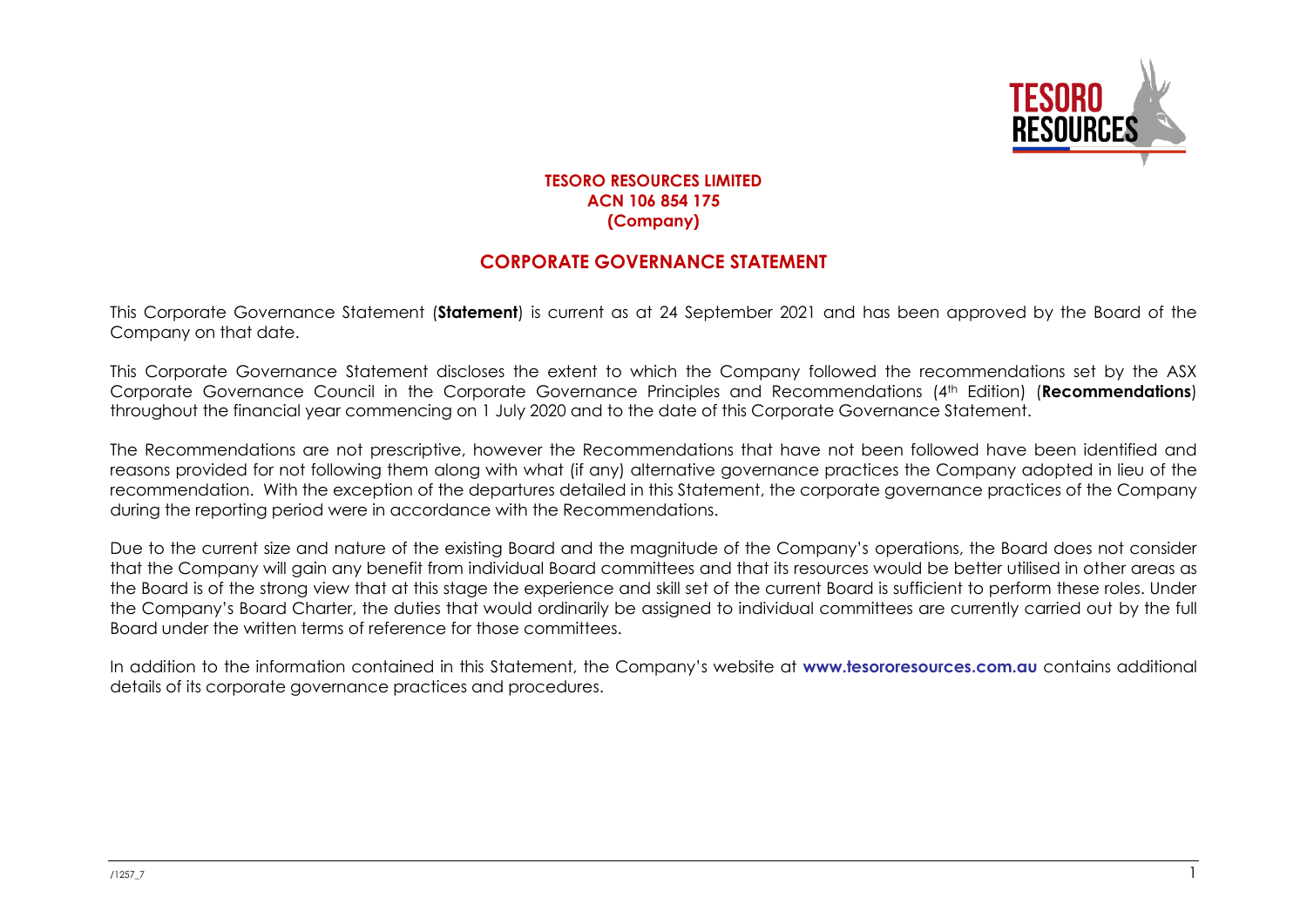| <b>RECOMMENDATIONS (4TH EDITION)</b>                                                                                                                                                                                                                                                                                                                                             | <b>COMPLY</b> | <b>EXPLANATION</b>                                                                                                                                                                                                                                                                                                                                                                                                                                                                                                                                                                                                                                                                                                                                                                                                                                                                                                            |
|----------------------------------------------------------------------------------------------------------------------------------------------------------------------------------------------------------------------------------------------------------------------------------------------------------------------------------------------------------------------------------|---------------|-------------------------------------------------------------------------------------------------------------------------------------------------------------------------------------------------------------------------------------------------------------------------------------------------------------------------------------------------------------------------------------------------------------------------------------------------------------------------------------------------------------------------------------------------------------------------------------------------------------------------------------------------------------------------------------------------------------------------------------------------------------------------------------------------------------------------------------------------------------------------------------------------------------------------------|
| Principle 1: Lay solid foundations for management and oversight                                                                                                                                                                                                                                                                                                                  |               |                                                                                                                                                                                                                                                                                                                                                                                                                                                                                                                                                                                                                                                                                                                                                                                                                                                                                                                               |
| <b>Recommendation 1.1</b><br>A listed entity should have and disclose a board<br>(a)<br>charter which sets out the respective roles and<br>responsibilities of the Board, the Chair and<br>management, and includes a description of those<br>matters expressly reserved to the Board and those<br>delegated to management.                                                      | <b>YES</b>    | The Company has adopted a Board Charter that sets out the<br>specific roles and responsibilities of the Board, the Chair and<br>management and includes a description of those matters<br>expressly reserved to the Board and those delegated to<br>management.<br>The Board Charter also sets out requirements as to the Board's<br>composition, the roles and responsibilities of the Chairman and<br>Company Secretary, the establishment, operation and<br>management of Board Committees, Directors' access to<br>Company records and information, details of the Board's<br>relationship with management, details of the Board's<br>performance review and details of the Board's disclosure policy.<br>A copy of the Company's Board Charter is available on the                                                                                                                                                       |
|                                                                                                                                                                                                                                                                                                                                                                                  |               | Company's website.                                                                                                                                                                                                                                                                                                                                                                                                                                                                                                                                                                                                                                                                                                                                                                                                                                                                                                            |
| <b>Recommendation 1.2</b><br>A listed entity should:<br>(a)<br>undertake appropriate checks before appointing<br>a director or senior executive or putting someone<br>forward for election as a Director; and<br>provide security holders with all material<br>(a)<br>information in its possession relevant to a decision<br>on whether or not to elect or re-elect a Director. | <b>YES</b>    | The Company's Nomination Committee Charter provides<br>(a)<br>guidelines for the appointment and selection of Directors<br>and senior executives and requires the Nomination<br>Committee (or, in its absence, the Board) to ensure<br>appropriate checks (including checks in respect of<br>character, experience, education, criminal record and<br>bankruptcy history (as appropriate)) are undertaken<br>before appointing a person, or putting forward to security<br>holders a candidate for election, as a Director. In the event<br>of an unsatisfactory check, a Director is required to submit<br>their resignation.<br>Pursuant to the Nomination Committee Charter, all<br>(b)<br>material information relevant to a decision on whether or<br>not to elect or re-elect a Director must be provided to<br>security holders in the Notice of Meeting containing the<br>resolution to elect or re-elect a Director. |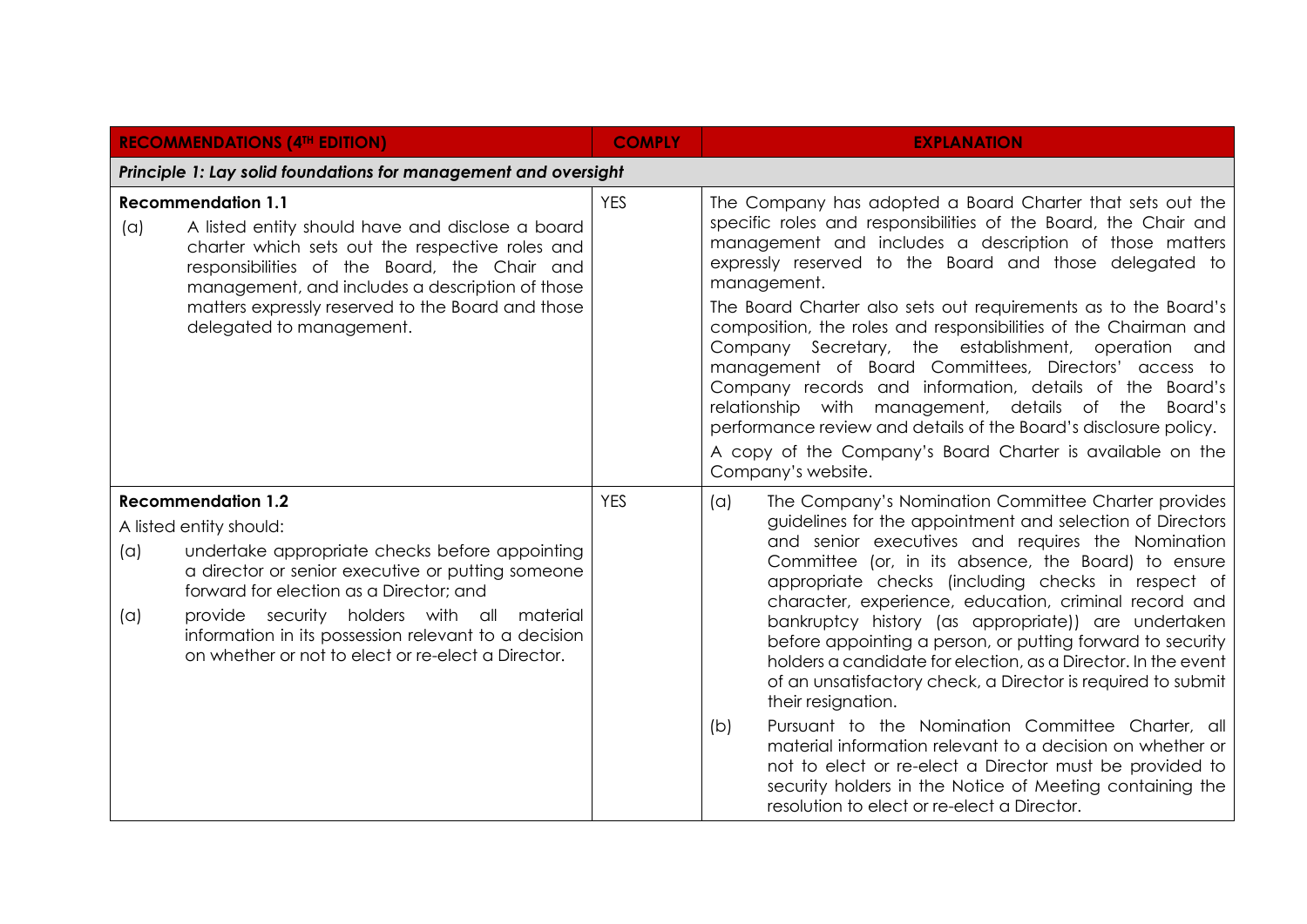| <b>RECOMMENDATIONS (4TH EDITION)</b>                                                                                                                                                                                                                                                                                                                                                                                                                                                                                                                                                                                                                                                                                                                                                                | <b>COMPLY</b> | <b>EXPLANATION</b>                                                                                                                                                                                                                                                                                                                                                                                                                                                                                                                                                                                                                                                                                                                                                                                                                                                                                                                                          |
|-----------------------------------------------------------------------------------------------------------------------------------------------------------------------------------------------------------------------------------------------------------------------------------------------------------------------------------------------------------------------------------------------------------------------------------------------------------------------------------------------------------------------------------------------------------------------------------------------------------------------------------------------------------------------------------------------------------------------------------------------------------------------------------------------------|---------------|-------------------------------------------------------------------------------------------------------------------------------------------------------------------------------------------------------------------------------------------------------------------------------------------------------------------------------------------------------------------------------------------------------------------------------------------------------------------------------------------------------------------------------------------------------------------------------------------------------------------------------------------------------------------------------------------------------------------------------------------------------------------------------------------------------------------------------------------------------------------------------------------------------------------------------------------------------------|
| <b>Recommendation 1.3</b><br>A listed entity should have a written agreement with each<br>Director and senior executive setting out the terms of their<br>appointment.                                                                                                                                                                                                                                                                                                                                                                                                                                                                                                                                                                                                                              | <b>YES</b>    | The Company's Nomination Committee Charter requires the<br>Nomination Committee (or, in its absence, the Board) to ensure<br>that each Director and senior executive is personally a party to a<br>written agreement with the Company which sets out the terms of<br>that Director's or senior executive's appointment.<br>The Company has written agreements with each of its current<br>Directors and senior executives.                                                                                                                                                                                                                                                                                                                                                                                                                                                                                                                                  |
| <b>Recommendation 1.4</b><br>The Company Secretary of a listed entity should be<br>accountable directly to the Board, through the Chair, on all<br>matters to do with the proper functioning of the Board.                                                                                                                                                                                                                                                                                                                                                                                                                                                                                                                                                                                          | <b>YES</b>    | The Board Charter outlines the roles, responsibilities and<br>accountability of the Company Secretary. In accordance with<br>this, the Company Secretary is accountable directly to the Board,<br>through the Chair, on all matters to do with the proper functioning<br>of the Board.                                                                                                                                                                                                                                                                                                                                                                                                                                                                                                                                                                                                                                                                      |
| <b>Recommendation 1.5</b><br>A listed entity should:<br>have and disclose a diversity policy;<br>(a)<br>through its board or a committee of the board set<br>(b)<br>measurable objectives for achieving gender<br>diversity in the composition of its board, senior<br>executives and workforce generally; and<br>disclose in relation to each reporting period:<br>(C)<br>the measurable objectives set for that<br>(i)<br>period to achieve gender diversity;<br>(ii)<br>the entity's progress towards achieving<br>those objectives; and<br>(iii)<br>either:<br>(A)<br>the respective proportions of men<br>and women on the Board, in<br>senior executive positions and<br>across the whole workforce<br>(including how the entity has<br>defined "senior executive" for<br>these purposes); or | PARTIALLY     | The Company has adopted a Diversity Policy which<br>(a)<br>provides a framework for the Company to establish,<br>achieve and measure diversity objectives, including in<br>respect of gender diversity. The Diversity Policy is available<br>on the Company's website.<br>The Diversity Policy allows the Board to set measurable<br>(b)<br>gender diversity objectives, if considered appropriate, and<br>to continually monitor both the objectives if any have<br>been set and the Company's progress in achieving them.<br>Given the current small size of the Board and Company's<br>(c)<br>employee base and operations, the Board does not<br>presently intend to set measurable gender diversity<br>objectives. The Board will re-consider this matter as the<br>business grows.<br>the Board recently appointed two new Directors,<br>(i)<br>one of whom, Ms Kristie Young, is female, reflecting<br>the Company's commitment to gender diversity; |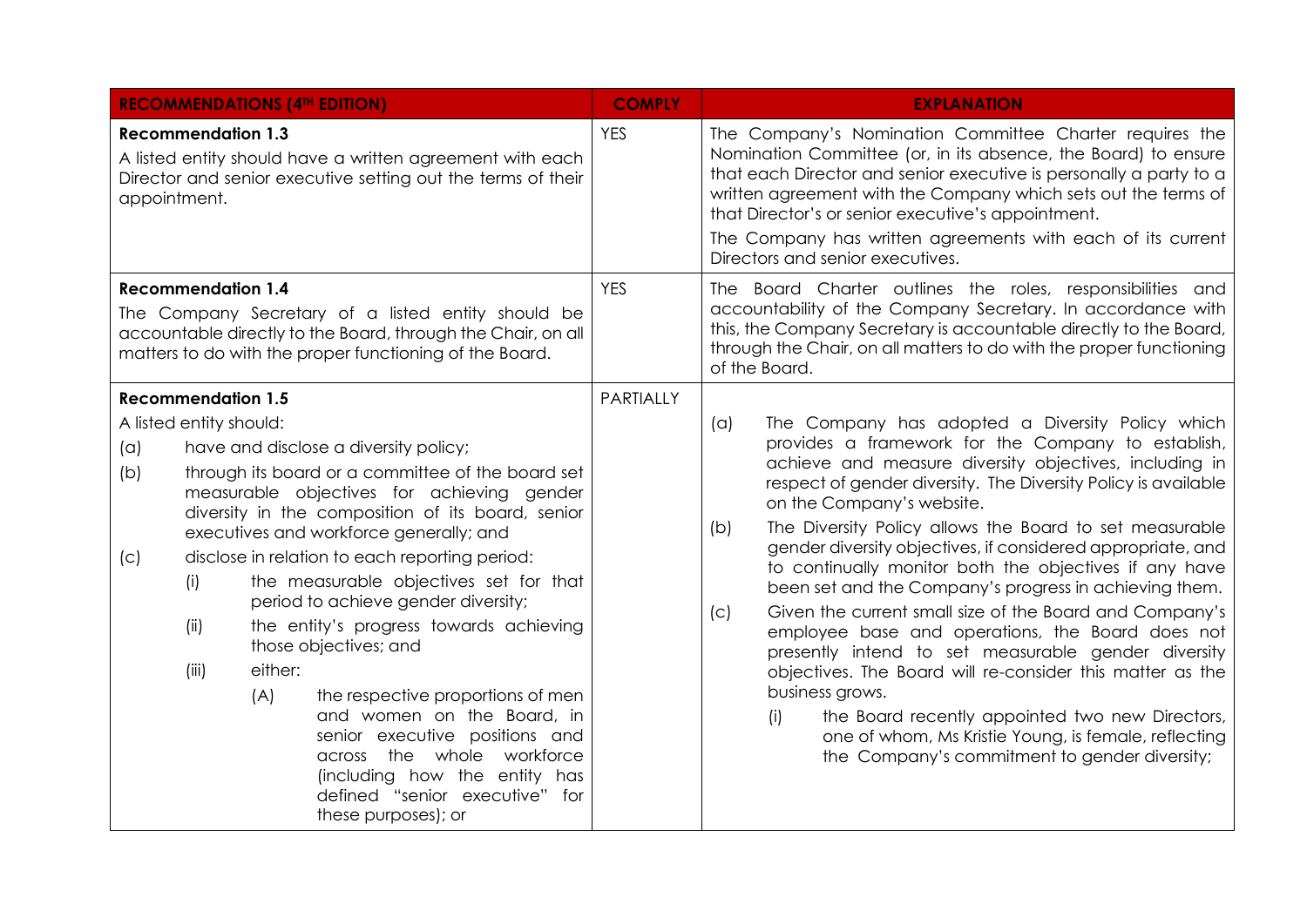| <b>RECOMMENDATIONS (4TH EDITION)</b>                                                                                                                                                                                                                                                                                                                                                                                                                                                                        | <b>COMPLY</b> | <b>EXPLANATION</b>                                                                                                                                                                                                                                                                                                                                                                                                                                                                                                                                                                                                                                                                                                                                                                                                                                                      |  |  |  |
|-------------------------------------------------------------------------------------------------------------------------------------------------------------------------------------------------------------------------------------------------------------------------------------------------------------------------------------------------------------------------------------------------------------------------------------------------------------------------------------------------------------|---------------|-------------------------------------------------------------------------------------------------------------------------------------------------------------------------------------------------------------------------------------------------------------------------------------------------------------------------------------------------------------------------------------------------------------------------------------------------------------------------------------------------------------------------------------------------------------------------------------------------------------------------------------------------------------------------------------------------------------------------------------------------------------------------------------------------------------------------------------------------------------------------|--|--|--|
| (B)<br>if the entity is a "relevant<br>employer" under the Workplace<br>Gender Equality Act, the entity's<br>most recent "Gender Equality<br>Indicators", as defined in the<br>Workplace Gender Equality Act.<br>If the entity was in the S&P/ASX 300 Index at the<br>commencement of the reporting period, the measurable<br>objective for achieving gender diversity in the composition<br>of its board should be to have not less than 30% of its<br>directors of each gender within a specified period. |               | the Board has considered the application of the<br>(ii)<br>measurable diversity objectives and determined,<br>given the small size of the Company and the Board,<br>requiring specified objectectives to be met will<br>unduly limit the Company from applying the<br>Diversity Policy as a whole and the Company's<br>policy of appointing the best person for the job; and<br>the respective proportions of women on the Board,<br>(iii)<br>in senior executive positions and across the whole<br>organisation are:<br>Board $-20\%$<br>Officers (non-Board) - 100%<br>Other Employees - 28%                                                                                                                                                                                                                                                                          |  |  |  |
| <b>Recommendation 1.6</b><br>A listed entity should:<br>have and disclose a process for periodically<br>(a)<br>evaluating the performance of the Board, its<br>committees and individual Directors; and<br>disclose for each reporting period whether a<br>(b)<br>performance evaluation has been undertaken in<br>accordance with that process during or in respect<br>of that period.                                                                                                                     | <b>YES</b>    | The Company's Nomination Committee (or, in its absence,<br>$(\alpha)$<br>the Board) is responsible for evaluating the performance of<br>the Board, its committees and individual Directors on an<br>annual basis. It may do so with the aid of an independent<br>advisor. The process for this is set out in the Performance<br>Evaluation Policy which is available on the Company's<br>website.<br>The Company's Nomination Committee Charter requires<br>(b)<br>the Company to disclose whether or not performance<br>evaluations were conducted during the relevant reporting<br>period. The Company undertook a formal performance<br>evaluation in respect of the Board as a whole for the<br>financial year in accordance with the above process. A<br>formal performance review was not undertaken of<br>individual directors other than the Managing Director. |  |  |  |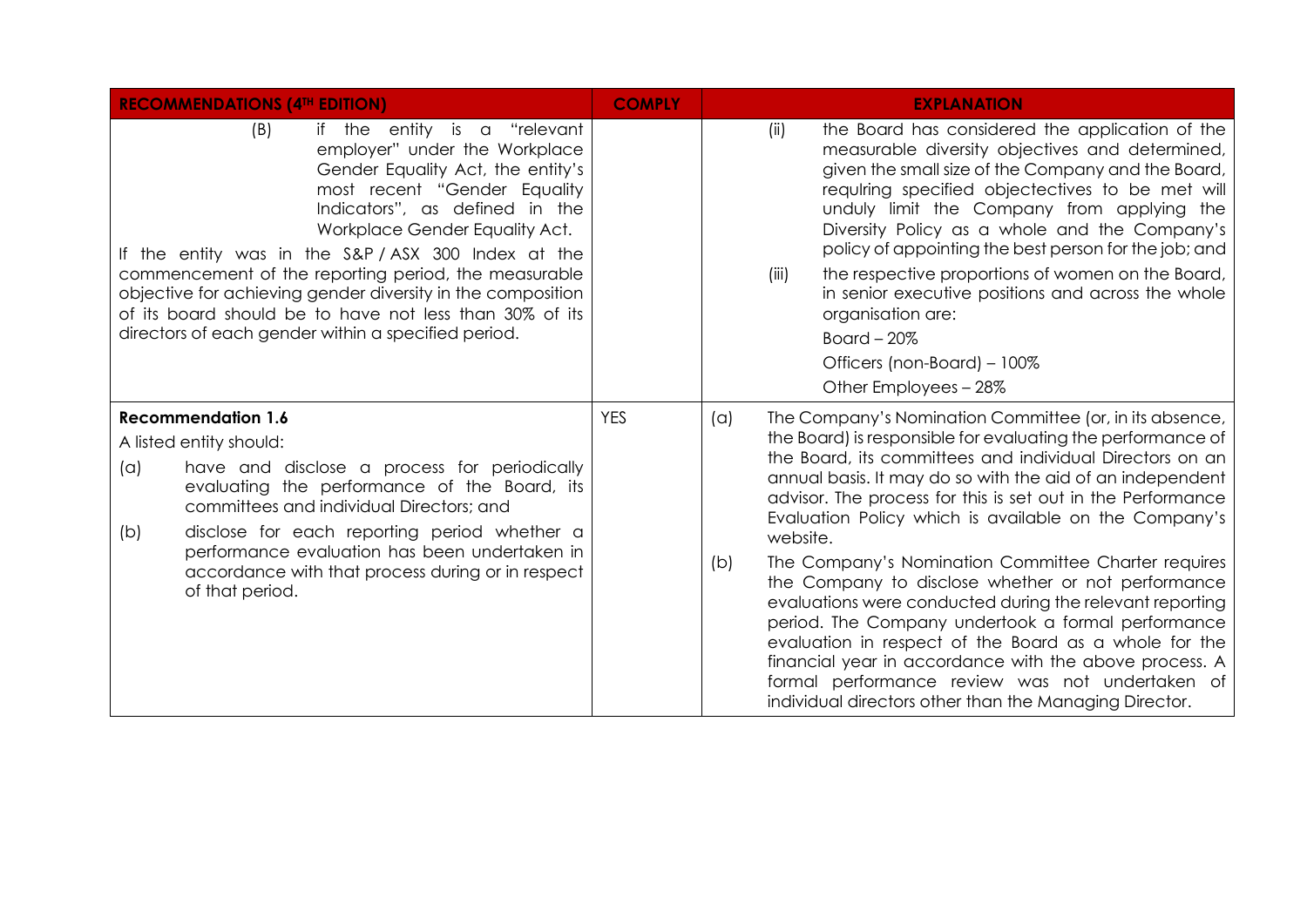| <b>RECOMMENDATIONS (4TH EDITION)</b>                                                                                                                                                                                                                                                                                                                                               | <b>COMPLY</b> | <b>EXPLANATION</b>                                                                                                                                                                                                                                                                                                                                                                                                                                                                                                                                                                                                                                                                                                                                                                                                                                                                                                                                                                                                                                                           |
|------------------------------------------------------------------------------------------------------------------------------------------------------------------------------------------------------------------------------------------------------------------------------------------------------------------------------------------------------------------------------------|---------------|------------------------------------------------------------------------------------------------------------------------------------------------------------------------------------------------------------------------------------------------------------------------------------------------------------------------------------------------------------------------------------------------------------------------------------------------------------------------------------------------------------------------------------------------------------------------------------------------------------------------------------------------------------------------------------------------------------------------------------------------------------------------------------------------------------------------------------------------------------------------------------------------------------------------------------------------------------------------------------------------------------------------------------------------------------------------------|
| <b>Recommendation 1.7</b><br>A listed entity should:<br>have and disclose a process for evaluating the<br>(a)<br>performance of its senior executives at least once<br>every reporting period; and<br>disclose for each reporting period whether a<br>(b)<br>performance evaluation has been undertaken in<br>accordance with that process during or in respect<br>of that period. | <b>YES</b>    | The Company's Nomination Committee (or, in its absence,<br>(a)<br>the Board) is responsible for evaluating the performance of<br>the Company's senior executives on an annual basis. The<br>Company's Remuneration Committee (or, in its absence,<br>the Board) is responsible for evaluating the remuneration of<br>the Company's senior executives on an annual basis. A<br>senior executive, for these purposes, means key<br>management personnel (as defined in the Corporations<br>Act) other than a non-executive Director.<br>The applicable processes for these evaluations can be<br>found in the Company's Performance Evaluation Policy,<br>which is available on the Company's website.<br>The Company's Nomination Committee Charter requires<br>(b)<br>the Company to disclose whether or not performance<br>evaluations were conducted during the relevant reporting<br>period. The Company undertook a performance<br>evaluation in respect of Managing Director, Mr Zeffron<br>Reeves for the financial year in accordance with the<br>applicable process. |
| Principle 2: Structure the Board to be effective and add value                                                                                                                                                                                                                                                                                                                     |               |                                                                                                                                                                                                                                                                                                                                                                                                                                                                                                                                                                                                                                                                                                                                                                                                                                                                                                                                                                                                                                                                              |
| <b>Recommendation 2.1</b><br>The Board of a listed entity should:<br>have a nomination committee which:<br>(a)<br>has at least three members, a majority of<br>(i)<br>whom are independent Directors; and<br>(ii)<br>is chaired by an independent Director,<br>and disclose:<br>(iii)<br>the charter of the committee;<br>the members of the committee; and<br>(iv)                | <b>YES</b>    | The Company does not currently have a Nomination<br>(a)<br>Committee. The Company's Nomination Committee<br>Charter provides for the creation of a Nomination<br>Committee (if it is considered it will benefit the Company),<br>with at least three members, a majority of whom are<br>independent Directors, and which must be chaired by an<br>independent Director. A copy of the Nomination<br>Committee Charter can be found on the Company's<br>website.                                                                                                                                                                                                                                                                                                                                                                                                                                                                                                                                                                                                              |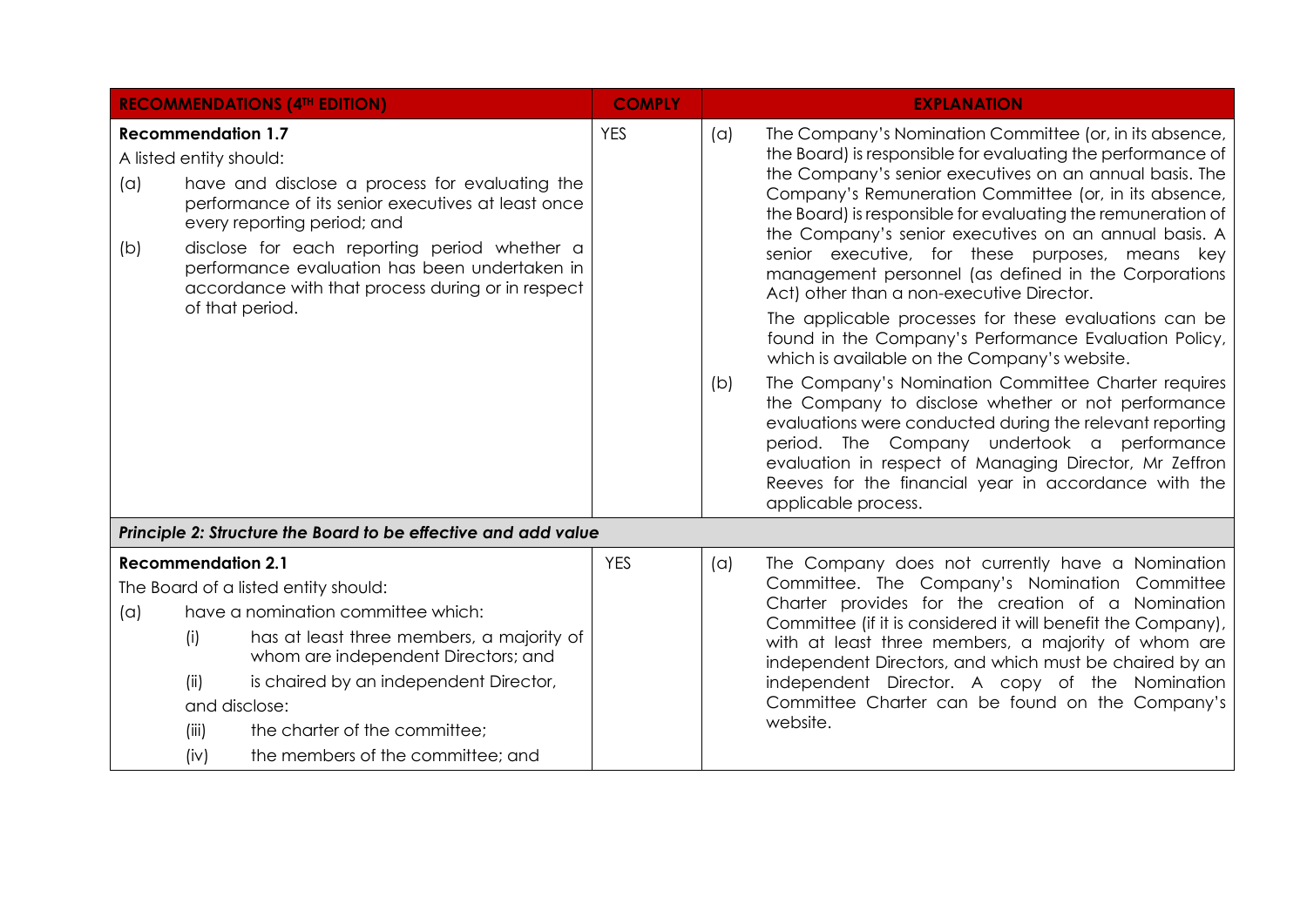| <b>RECOMMENDATIONS (4TH EDITION)</b>                                                                                                                                                                                                                                                                                                                                                                                                                                                                                                               | <b>COMPLY</b> | <b>EXPLANATION</b>                                                                                                                                                                                                                                                                                                                                                                                                                                                                                                                                                                                                                                                                                                                                                                                                                                                                                                                                                                                                                                                                                                                                                                                          |
|----------------------------------------------------------------------------------------------------------------------------------------------------------------------------------------------------------------------------------------------------------------------------------------------------------------------------------------------------------------------------------------------------------------------------------------------------------------------------------------------------------------------------------------------------|---------------|-------------------------------------------------------------------------------------------------------------------------------------------------------------------------------------------------------------------------------------------------------------------------------------------------------------------------------------------------------------------------------------------------------------------------------------------------------------------------------------------------------------------------------------------------------------------------------------------------------------------------------------------------------------------------------------------------------------------------------------------------------------------------------------------------------------------------------------------------------------------------------------------------------------------------------------------------------------------------------------------------------------------------------------------------------------------------------------------------------------------------------------------------------------------------------------------------------------|
| (v)<br>as at the end of each reporting period, the<br>number of times the committee met<br>throughout the period and the individual<br>attendances of the members at those<br>meetings; or<br>if it does not have a nomination committee,<br>(b)<br>disclose that fact and the processes it employs to<br>address Board succession issues and to ensure that<br>the Board has the appropriate balance of skills,<br>knowledge, experience, independence and<br>diversity to enable it to discharge its duties and<br>responsibilities effectively. |               | The Company does not have a Nomination Committee as<br>(b)<br>the Board considers that the Company will not currently<br>benefit from its establishment. In accordance with the<br>Company's Board Charter, the full Board undertakes out<br>the duties that would ordinarily be carried out by the<br>Nomination Committee under the Nomination Committee<br>Charter, including the following processes to address<br>succession issues and to ensure the Board has the<br>appropriate balance of skills, experience, independence<br>and knowledge of the entity to enable it to discharge its<br>duties and responsibilities effectively:<br>devoting time at least annually to discuss Board<br>(i)<br>succession issues and updating the Company's<br>Board skills matrix; and<br>all Board members being involved in the<br>(ii)<br>Company's nomination process, to the maximum<br>extent permitted under the Corporations Act and<br>ASX Listing Rules.<br>ensuring that the Board is comprised of directors<br>(iii)<br>who contribute to the successful management of<br>the Company and discharge their duties having<br>regard to the law and the highest standards of<br>corporate governance. |
| <b>Recommendation 2.2</b><br>A listed entity should have and disclose a Board skills matrix<br>setting out the mix of skills that the Board currently has or is<br>looking to achieve in its membership.                                                                                                                                                                                                                                                                                                                                           | <b>YES</b>    | Pursuant to the Nomination Committee Charter, the Nomination<br>Committee (or, in its absence, the Board) is required to prepare a<br>Board skills matrix setting out the mix of skills that the Board<br>currently has (or is looking to achieve) and to review this at least<br>annually ensure the Board is comprised of Directors with an<br>appropriate mix of skills to discharge its obligations effectively and<br>to add value and to ensure the Board has the ability to deal with<br>new and emerging business and governance issues.                                                                                                                                                                                                                                                                                                                                                                                                                                                                                                                                                                                                                                                            |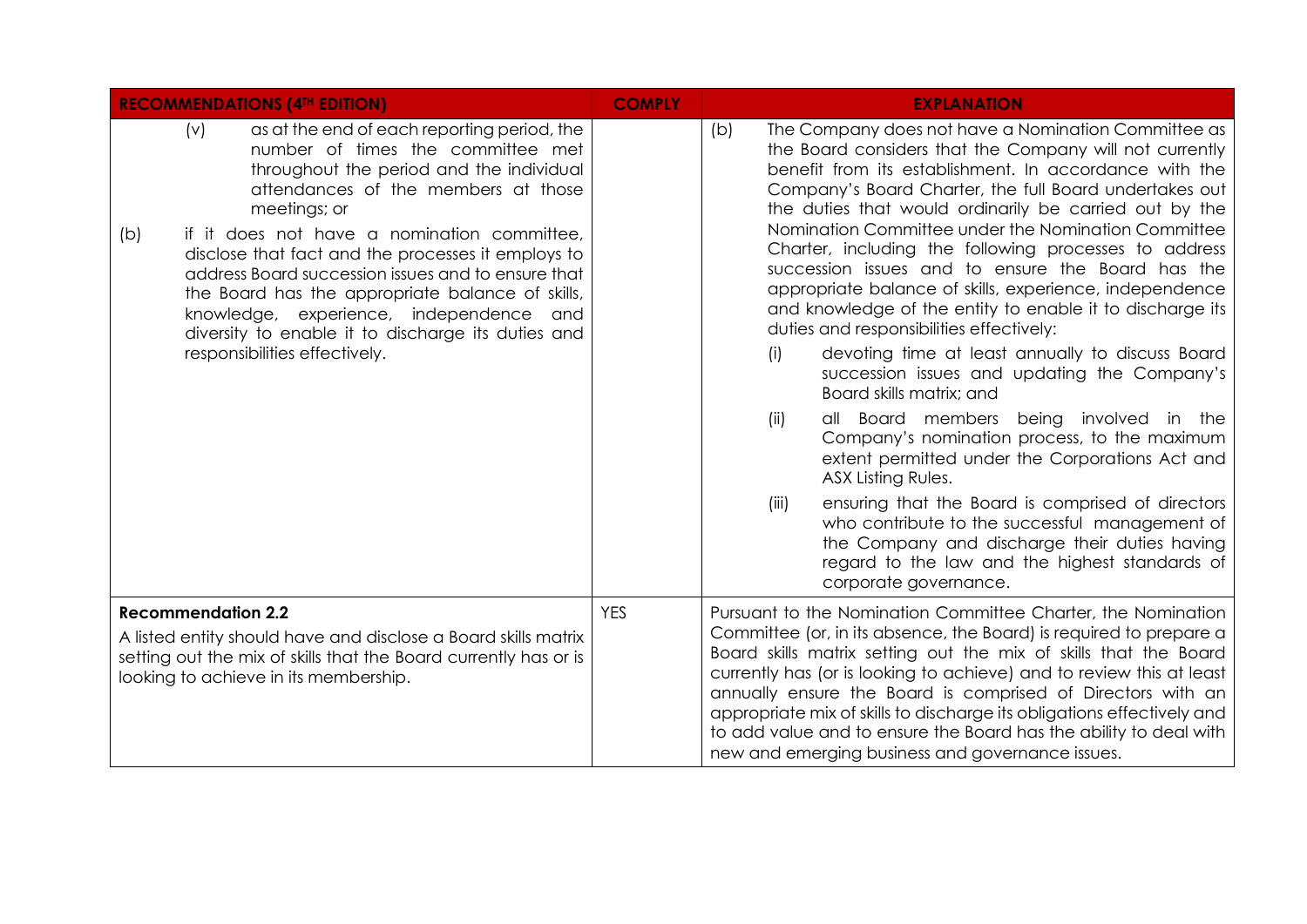|     | <b>RECOMMENDATIONS (4TH EDITION)</b>                                                                                                                                                                                                                                                                           | <b>COMPLY</b> |             | <b>EXPLANATION</b>                                                                                                                                                                                                                                                                                                                                                                                                   |                                                                                                                                                                                                                                                                                                                                                              |
|-----|----------------------------------------------------------------------------------------------------------------------------------------------------------------------------------------------------------------------------------------------------------------------------------------------------------------|---------------|-------------|----------------------------------------------------------------------------------------------------------------------------------------------------------------------------------------------------------------------------------------------------------------------------------------------------------------------------------------------------------------------------------------------------------------------|--------------------------------------------------------------------------------------------------------------------------------------------------------------------------------------------------------------------------------------------------------------------------------------------------------------------------------------------------------------|
|     |                                                                                                                                                                                                                                                                                                                |               |             | The Company has a Board skill matrix setting out the mix of skills<br>and diversity that the Board currently has or is looking to achieve<br>in its membership, which currently includes geological, technical<br>and engineering, project development, commercial, legal and<br>corporate governance, health and safety and risk, financial<br>accounting, capital markets and IR/PR.                               |                                                                                                                                                                                                                                                                                                                                                              |
|     |                                                                                                                                                                                                                                                                                                                |               | this basis. | The Board undertakes an evaluation of the Board skills matrix on<br>an annual basis to ensure that the Directors collectively have the<br>skills and experience needed to execute the Company's business<br>strategy and to identify any gaps in the skills and experience of<br>the Board. The Board will then assess all future candidates for<br>Board positions and the performance of its current membership on |                                                                                                                                                                                                                                                                                                                                                              |
|     |                                                                                                                                                                                                                                                                                                                |               |             | The Board Charter requires the disclosure of each Board member's<br>qualifications and expertise. Full details as to each Director and<br>senior executive's relevant skills and experience are available in<br>the Company's Annual Report.                                                                                                                                                                         |                                                                                                                                                                                                                                                                                                                                                              |
|     | <b>Recommendation 2.3</b>                                                                                                                                                                                                                                                                                      | <b>YES</b>    | (a)         | The Board Charter requires the disclosure of the names of                                                                                                                                                                                                                                                                                                                                                            |                                                                                                                                                                                                                                                                                                                                                              |
|     | A listed entity should disclose:                                                                                                                                                                                                                                                                               |               |             | Directors considered by the Board to be independent. The                                                                                                                                                                                                                                                                                                                                                             |                                                                                                                                                                                                                                                                                                                                                              |
| (a) | the names of the Directors considered by the<br>Board to be independent Directors;                                                                                                                                                                                                                             |               |             | Company discloses those Directors it considers to be<br>independent in its Annual Report and on the Company's                                                                                                                                                                                                                                                                                                        |                                                                                                                                                                                                                                                                                                                                                              |
| (b) | if a Director has an interest, position or relationship<br>of the type described in Box 2.3 of the ASX<br>Corporate<br>Governance<br>Principles<br>and<br>Recommendations (4th Edition), but the Board is of<br>the opinion that it does not compromise the<br>independence of the Director, the nature of the |               |             |                                                                                                                                                                                                                                                                                                                                                                                                                      | website. The Board considers there are currently two<br>independent Directors, Mr John Toll and Ms Kristie Young.<br>Messrs Zeffron Reeves and Linton Putland are not<br>considered independent as they are employed in<br>executive capacities. Mr Geoffrey McNamara is not<br>considered independent as he is a substantial shareholder<br>in the Company. |
|     | interest, position or relationship in question and an<br>explanation of why the Board is of that opinion;                                                                                                                                                                                                      |               | (b)         | Not applicable.                                                                                                                                                                                                                                                                                                                                                                                                      |                                                                                                                                                                                                                                                                                                                                                              |
|     | and                                                                                                                                                                                                                                                                                                            |               | (c)         | The current Directors were appointed:                                                                                                                                                                                                                                                                                                                                                                                |                                                                                                                                                                                                                                                                                                                                                              |
| (C) | the length of service of each Director                                                                                                                                                                                                                                                                         |               |             | John Toll - 3 October 2017                                                                                                                                                                                                                                                                                                                                                                                           |                                                                                                                                                                                                                                                                                                                                                              |
|     |                                                                                                                                                                                                                                                                                                                |               |             | Zeffron Reeves - 29 January 2020                                                                                                                                                                                                                                                                                                                                                                                     |                                                                                                                                                                                                                                                                                                                                                              |
|     |                                                                                                                                                                                                                                                                                                                |               |             | Linton Putland - 14 September 2021                                                                                                                                                                                                                                                                                                                                                                                   |                                                                                                                                                                                                                                                                                                                                                              |
|     |                                                                                                                                                                                                                                                                                                                |               |             | Geoffrey McNamara - 29 January 2020                                                                                                                                                                                                                                                                                                                                                                                  |                                                                                                                                                                                                                                                                                                                                                              |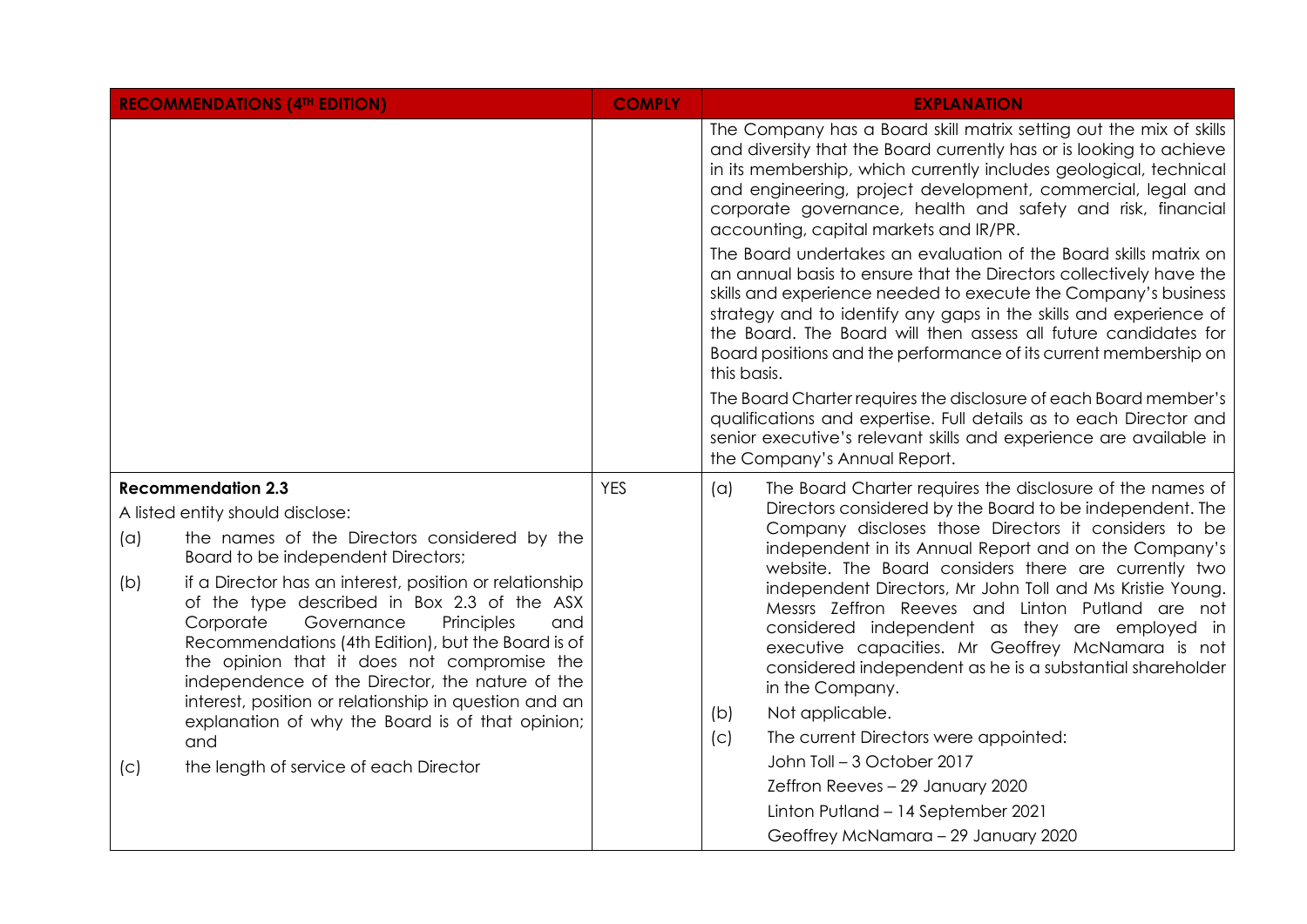| <b>RECOMMENDATIONS (4TH EDITION)</b>                                                                                                                                                                                                                                                                                       | <b>COMPLY</b> | <b>EXPLANATION</b>                                                                                                                                                                                                                                                                                                                                                                                                                                                                                                                                                        |
|----------------------------------------------------------------------------------------------------------------------------------------------------------------------------------------------------------------------------------------------------------------------------------------------------------------------------|---------------|---------------------------------------------------------------------------------------------------------------------------------------------------------------------------------------------------------------------------------------------------------------------------------------------------------------------------------------------------------------------------------------------------------------------------------------------------------------------------------------------------------------------------------------------------------------------------|
|                                                                                                                                                                                                                                                                                                                            |               | Kristie Young - 14 September 2021                                                                                                                                                                                                                                                                                                                                                                                                                                                                                                                                         |
| <b>Recommendation 2.4</b><br>A majority of the Board of a listed entity should be<br>independent Directors.                                                                                                                                                                                                                | <b>NO</b>     | The Board comprises a total of 5 directors, only two of whom, Mr<br>John Toll and Ms Kristie Young, are considered to be independent.<br>Messrs Zeffron Reeves and Linton Putland are not considered<br>independent as they are employed in an executive capacity. Mr<br>Geoffrey McNamara is not considered independent as he is a<br>substantial shareholder in the Company.                                                                                                                                                                                            |
| <b>Recommendation 2.5</b><br>The Chair of the Board of a listed entity should be an<br>independent Director and, in particular, should not be the<br>same person as the CEO of the entity.                                                                                                                                 | <b>YES</b>    | The Board Charter provides that, where practical, the Chair of the<br>Board should be an independent Director and should not be the<br>CEO/Managing Director.<br>The current Chair of the Company, Mr John Toll, is an independent<br>Director and is not the CEO/Managing Director.                                                                                                                                                                                                                                                                                      |
| <b>Recommendation 2.6</b><br>A listed entity should have a program for inducting new<br>Directors and for periodically reviewing whether there is a<br>need for existing directors to undertake professional<br>development to maintain the skills and knowledge needed<br>to perform their role as Directors effectively. | <b>YES</b>    | In accordance with the Company's Board Charter, the<br>Nominations Committee (or, in its absence, the Board) is<br>responsible for the approval and review of induction and<br>continuing professional development programs and procedures<br>for Directors to ensure that they can effectively discharge their<br>responsibilities. The Company Secretary is responsible for<br>facilitating inductions and professional development including<br>receiving briefings on material developments in laws, regulations<br>and accounting standards relevant to the Company. |
| Principle 3: Instil a culture of acting lawfully, ethically and responsibly                                                                                                                                                                                                                                                |               |                                                                                                                                                                                                                                                                                                                                                                                                                                                                                                                                                                           |
| <b>Recommendation 3.1</b><br>A listed entity should articulate and disclose its values.                                                                                                                                                                                                                                    | <b>YES</b>    | The Company is committed to conducting all of its business<br>activities fairly, honestly with a high level of integrity, and in<br>compliance with all applicable laws, rules and regulations. The<br>Board, management and employees are dedicated to high<br>ethical standards and recognise and support the Company's<br>commitment to compliance with these standards.<br>The Company's values are set out in its Code of Conduct and are<br>available on the Company's website.                                                                                     |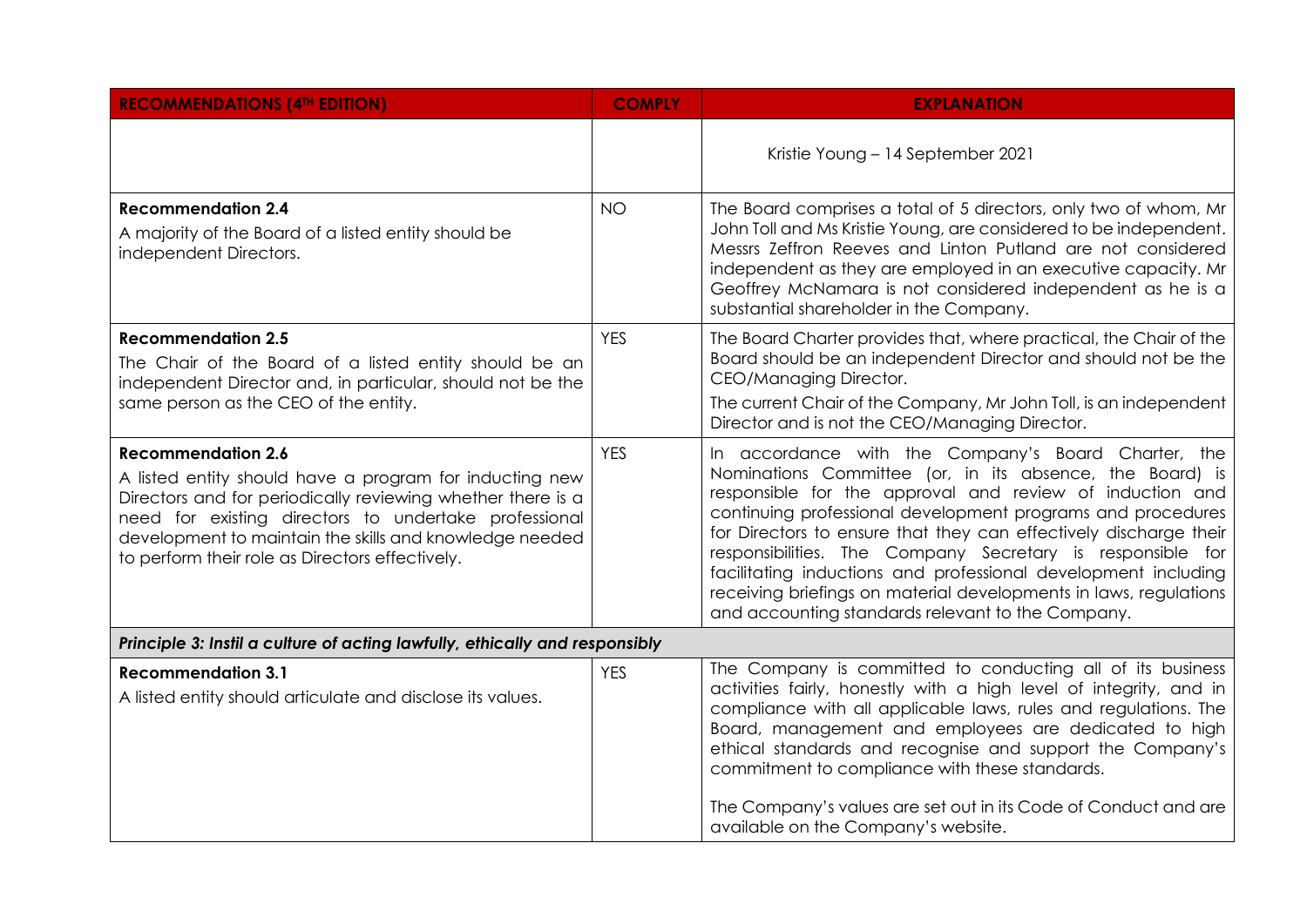|            |                                                                                                                                                                                                                                                  | <b>RECOMMENDATIONS (4TH EDITION)</b>                                                                                                                                                                                                                                                                                       | <b>COMPLY</b> |                                                                                                                                                                                                  | <b>EXPLANATION</b>                                                                                                                                                                                                                                                                                                                               |
|------------|--------------------------------------------------------------------------------------------------------------------------------------------------------------------------------------------------------------------------------------------------|----------------------------------------------------------------------------------------------------------------------------------------------------------------------------------------------------------------------------------------------------------------------------------------------------------------------------|---------------|--------------------------------------------------------------------------------------------------------------------------------------------------------------------------------------------------|--------------------------------------------------------------------------------------------------------------------------------------------------------------------------------------------------------------------------------------------------------------------------------------------------------------------------------------------------|
| (a)<br>(b) | <b>Recommendation 3.2</b><br>A listed entity should:                                                                                                                                                                                             | have and disclose a code of conduct for its<br>Directors, senior executives and employees; and<br>ensure that the Board or a committee of the Board<br>is informed of any material breaches of that code.                                                                                                                  | <b>YES</b>    | (a)<br>(b)                                                                                                                                                                                       | The Company has a Corporate Code of Conduct which<br>applies to the Company's Directors, senior executives and<br>employees.<br>The Company's Corporate Code of Conduct is available<br>on the Company's website. Any material breaches of the<br>Code of Conduct are required to be reported to the Board<br>or a committee of the Board.       |
| (a)<br>(b) | <b>YES</b><br><b>Recommendation 3.3</b><br>A listed entity should:<br>have and disclose a whistleblower policy; and<br>ensure that the Board or a committee of the Board<br>is informed of any material incidents reported<br>under that policy. |                                                                                                                                                                                                                                                                                                                            | the Board.    | The Company has a Whistleblower Protection Policy which is<br>available on the Company's website. Any material breaches of<br>the Whistleblower Protection Policy are required to be reported to |                                                                                                                                                                                                                                                                                                                                                  |
| (a)<br>(b) | <b>Recommendation 3.4</b><br>A listed entity should:<br>policy; and                                                                                                                                                                              | have and disclose an anti-bribery and corruption<br>ensure that the Board or committee of the Board is<br>informed of any material breaches of that policy.                                                                                                                                                                | <b>YES</b>    | (a)<br>(b)                                                                                                                                                                                       | The Company has an Anti-Bribery and Anti-Corruption<br>Policy which is available on the Company's website.<br>Any material breaches of the Anti-Bribery and Anti-<br>Corruption Policy are required to be reported to the Board.                                                                                                                 |
|            |                                                                                                                                                                                                                                                  | Principle 4: Safeguard the integrity of corporate reports                                                                                                                                                                                                                                                                  |               |                                                                                                                                                                                                  |                                                                                                                                                                                                                                                                                                                                                  |
| (a)        | <b>Recommendation 4.1</b><br>(i)<br>(ii)<br>and disclose:<br>(iii)                                                                                                                                                                               | The Board of a listed entity should:<br>have an audit committee which:<br>has at least three members, all of whom<br>are non-executive Directors and a majority<br>of whom are independent Directors; and<br>is chaired by an independent Director,<br>who is not the Chair of the Board,<br>the charter of the committee; | <b>YES</b>    | (a)                                                                                                                                                                                              | The Company's Audit and Risk Committee Charter<br>requires the establishment of an Audit and Risk Committee<br>with at least three members, all of whom must be non-<br>executive Directors, and a majority of the Committee must<br>be independent Directors. The Committee must be<br>chaired by an independent Director who is not the Chair. |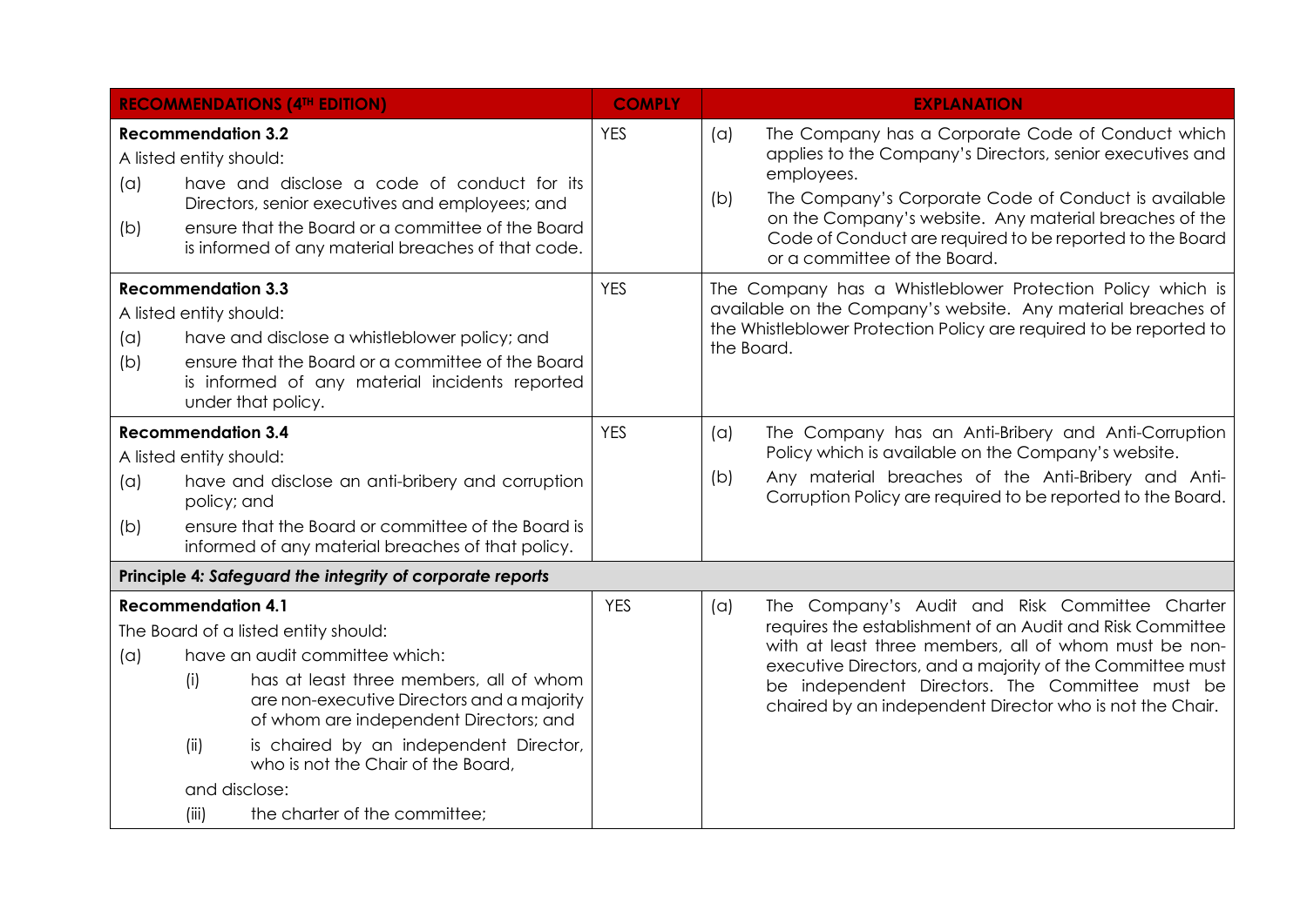| <b>RECOMMENDATIONS (4TH EDITION)</b> |                           | <b>COMPLY</b>                                                                                                                                                                                                                                                                                                                                                                                                                                                                                                                                                                                | <b>EXPLANATION</b> |                                                                                                                                                                                                                                                                                                                                                                                                                                                                                                                                                                                                                                                                                                                                                                                                                                                                                                                                                                                                                                                                                                 |
|--------------------------------------|---------------------------|----------------------------------------------------------------------------------------------------------------------------------------------------------------------------------------------------------------------------------------------------------------------------------------------------------------------------------------------------------------------------------------------------------------------------------------------------------------------------------------------------------------------------------------------------------------------------------------------|--------------------|-------------------------------------------------------------------------------------------------------------------------------------------------------------------------------------------------------------------------------------------------------------------------------------------------------------------------------------------------------------------------------------------------------------------------------------------------------------------------------------------------------------------------------------------------------------------------------------------------------------------------------------------------------------------------------------------------------------------------------------------------------------------------------------------------------------------------------------------------------------------------------------------------------------------------------------------------------------------------------------------------------------------------------------------------------------------------------------------------|
| (b)                                  | (iv)<br>(v)<br>partner.   | the relevant qualifications and experience<br>of the members of the committee; and<br>in relation to each reporting period, the<br>number of times the committee met<br>throughout the period and the individual<br>attendances of the members at those<br>meetings; or<br>if it does not have an audit committee, disclose<br>that fact and the processes it employs that<br>independently verify and safeguard the integrity of<br>its corporate reporting, including the processes for<br>the appointment and removal of the external<br>auditor and the rotation of the audit engagement |                    | The Company does not currently have an Audit and Risk<br>(b)<br>Committee as the Board considers the Company will not<br>currently benefit from its establishment. In accordance with<br>the Company's Board Charter, the Board undertakes the<br>duties that would ordinarily be carried out by the Audit and<br>Risk Committee under the Audit and Risk Committee<br>Charter including the processes to independently verify the<br>integrity of the Company's periodic reports which are not<br>audited or reviewed by an external auditor, as well as the<br>processes for the appointment and removal of the external<br>auditor and the rotation of the audit engagement partner.<br>The Board will devote time at annual Board meetings to<br>fulfilling the roles and responsibilities associated with<br>maintaining the Company's internal audit function and<br>arrangements with external auditors. All members of the<br>Board will be involved in the Company's audit function to<br>ensure the proper maintenance of the entity and the<br>integrity of all financial reporting. |
| effectively.                         | <b>Recommendation 4.2</b> | The Board of a listed entity should, before it approves the<br>entity's financial statements for a financial period, receive<br>from its CEO and CFO a declaration that the financial<br>records of the entity have been properly maintained and<br>that the financial statements comply with the appropriate<br>accounting standards and give a true and fair view of the<br>financial position and performance of the entity and that<br>the opinion has been formed on the basis of a sound system<br>of risk management and internal control which is operating                          | <b>YES</b>         | The Company's Audit and Risk Committee Charter requires the<br>CEO and CFO (or, if none, the person(s) fulfilling those functions)<br>to provide a sign off on these terms.<br>The Board ensures that before it approved the entity's financial<br>statements for a financial period it receives declarations that the<br>financial records of the entity have been properly maintained and<br>that the financial statement comply with the appropriate<br>accounting standards and give a true and fair view of the<br>financial position and performance of the entity and that the<br>opinion has been formed on the basis of a sound system of risk<br>management and internal control which is operation effectively.                                                                                                                                                                                                                                                                                                                                                                      |
| auditor.                             | <b>Recommendation 4.3</b> | A listed entity should disclose its process to verify the<br>integrity of any periodic corporate report it releases to the<br>market that is not audited or reviewed by an external                                                                                                                                                                                                                                                                                                                                                                                                          | <b>YES</b>         | The Company undertakes the following process to verify the<br>integrity of the information in periodic corporate reports (to the<br>extent that the information contained in the reports are not<br>audited or reviewed by an external auditor):<br>(i) All periodic corporate reports are initially prepared by the<br>Company's technical and accounting teams;                                                                                                                                                                                                                                                                                                                                                                                                                                                                                                                                                                                                                                                                                                                               |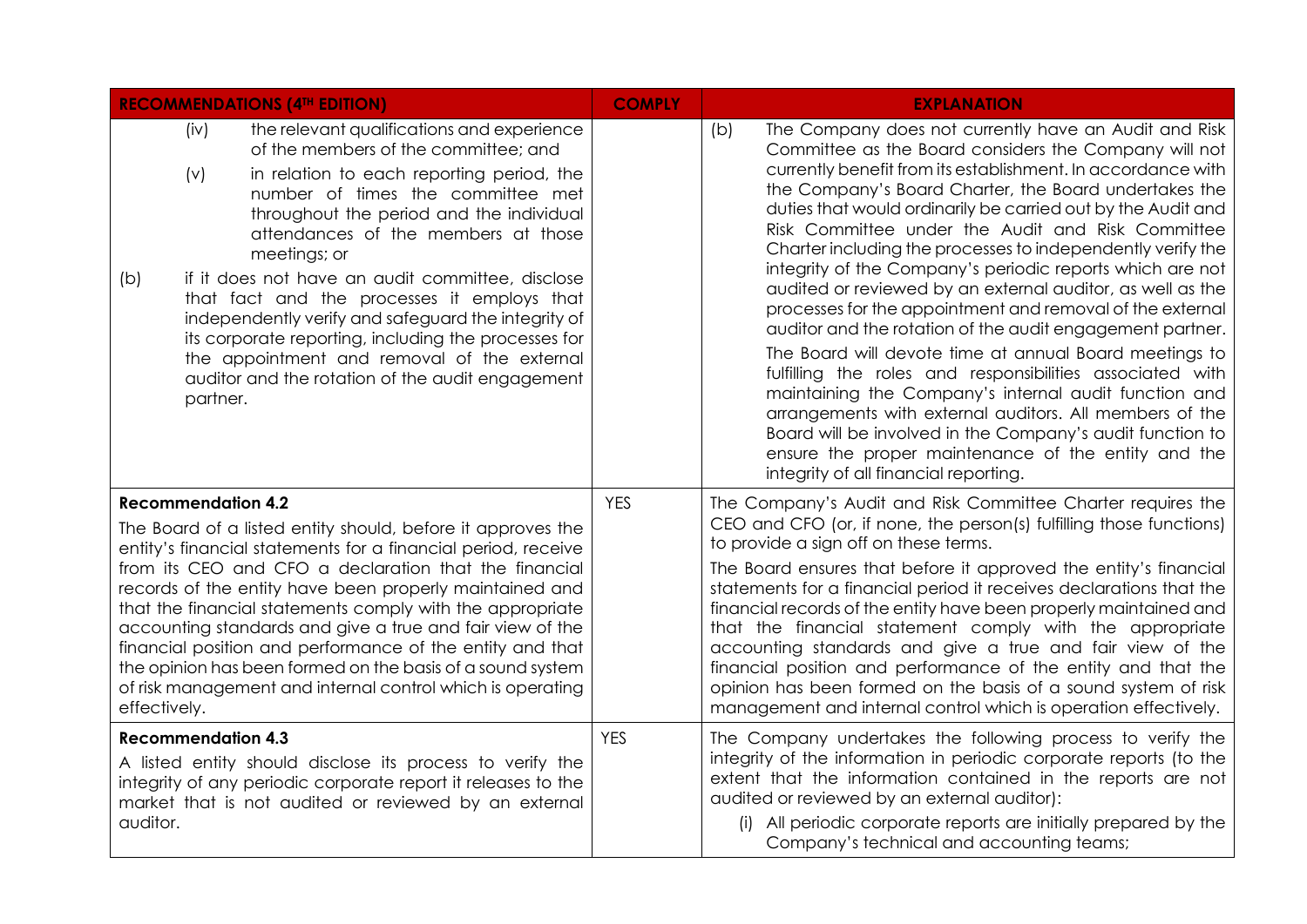| <b>RECOMMENDATIONS (4TH EDITION)</b>                                                                                                                                                                                                            | <b>COMPLY</b> | <b>EXPLANATION</b>                                                                                                                                                                                                                                                                                                                                                                                                                                    |
|-------------------------------------------------------------------------------------------------------------------------------------------------------------------------------------------------------------------------------------------------|---------------|-------------------------------------------------------------------------------------------------------------------------------------------------------------------------------------------------------------------------------------------------------------------------------------------------------------------------------------------------------------------------------------------------------------------------------------------------------|
|                                                                                                                                                                                                                                                 |               | (ii) Draft periodic corporate reports are initially reviewed by<br>the Managing Director;                                                                                                                                                                                                                                                                                                                                                             |
|                                                                                                                                                                                                                                                 |               | (iii) Following Managing Director review, the Company's Non-<br>Executive Directors review the draft periodic corporate<br>reports and are able to interrogate the executive and<br>Managing Director on the content of periodic corporate<br>reports;                                                                                                                                                                                                |
|                                                                                                                                                                                                                                                 |               | (iv) The Board receives declarations that the financial records<br>of the entity have been properly maintained and that the<br>financial statements comply with the appropriate<br>accounting standards and give a true and fair view of the<br>financial position and performance of the entity and that<br>the opinion has been formed on the basis of a sound<br>system of risk management and internal control which is<br>operating effectively; |
|                                                                                                                                                                                                                                                 |               | Pursuant to the Board Charter, all Directors have the ability to seek<br>external advice on the content of periodic corporate reports if<br>considered necessary.                                                                                                                                                                                                                                                                                     |
| Principle 5: Make timely and balanced disclosure                                                                                                                                                                                                |               |                                                                                                                                                                                                                                                                                                                                                                                                                                                       |
| <b>Recommendation 5.1</b><br>A listed entity should have and disclose a written policy for<br>complying with its continuous disclosure obligations under<br>listing rule $3.1$ .                                                                | <b>YES</b>    | The Company has a Continuous Disclosure Policy, which is<br>available on the Company's website.                                                                                                                                                                                                                                                                                                                                                       |
| <b>Recommendation 5.2</b><br>A listed entity should ensure that its board receives copies<br>of all material market announcements promptly after they<br>have been made.                                                                        | <b>YES</b>    | Pursuant to the Company's Continuous Disclosure Policy, all<br>members of the Board will receive material<br>market<br>announcements promptly after they have been made.                                                                                                                                                                                                                                                                              |
| <b>Recommendation 5.3</b><br>A listed entity that gives a new and substantive investor or<br>analyst presentation should release a copy of the<br>presentation materials on the ASX Market Announcements<br>Platform ahead of the presentation. | <b>YES</b>    | All substantive investor or analyst presentations will be released on<br>the ASX Market Announcement Platform ahead of such<br>presentations.                                                                                                                                                                                                                                                                                                         |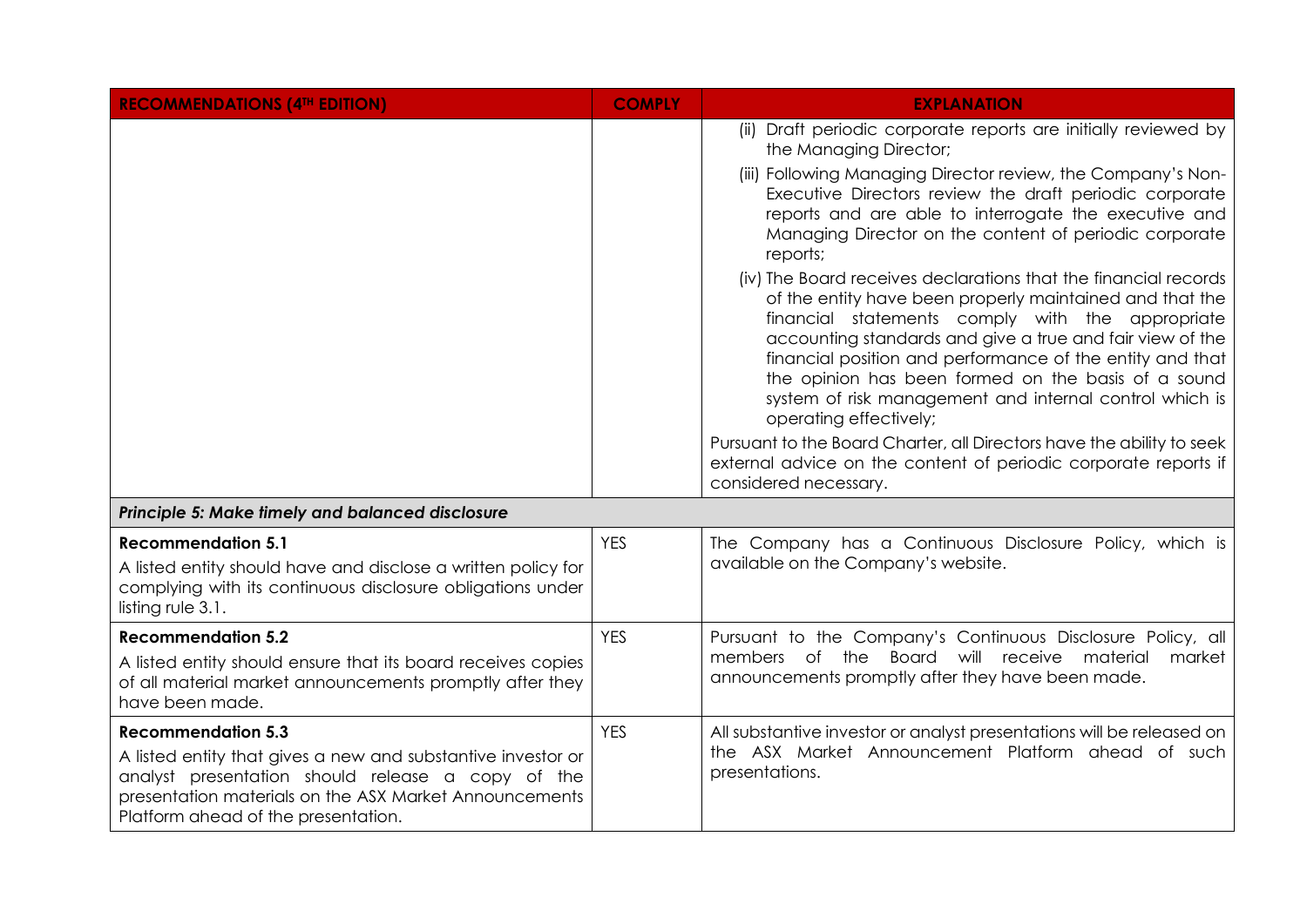| <b>RECOMMENDATIONS (4TH EDITION)</b>                                                                                                                                                                        | <b>COMPLY</b> | <b>EXPLANATION</b>                                                                                                                                                                                                                                                                                                                                                                                                                                                                                                  |  |  |  |  |
|-------------------------------------------------------------------------------------------------------------------------------------------------------------------------------------------------------------|---------------|---------------------------------------------------------------------------------------------------------------------------------------------------------------------------------------------------------------------------------------------------------------------------------------------------------------------------------------------------------------------------------------------------------------------------------------------------------------------------------------------------------------------|--|--|--|--|
| Principle 6: Respect the rights of security holders                                                                                                                                                         |               |                                                                                                                                                                                                                                                                                                                                                                                                                                                                                                                     |  |  |  |  |
| <b>Recommendation 6.1</b><br>A listed entity should provide information about itself and its<br>governance to investors via its website.                                                                    | <b>YES</b>    | Information about the Company and its governance is available<br>on the Company's website.                                                                                                                                                                                                                                                                                                                                                                                                                          |  |  |  |  |
| <b>Recommendation 6.2</b><br>A listed entity should have an investor relations program<br>that facilitates effective two-way communication with<br>investors.                                               | <b>YES</b>    | The Company has adopted a Shareholder Communications<br>Strategy which aims to promote and facilitate effective two-way<br>communication with investors. The Strategy outlines a range of<br>ways in which information is communicated to shareholders and<br>is available on the Company's website.                                                                                                                                                                                                                |  |  |  |  |
| <b>Recommendation 6.3</b><br>A listed entity should disclose how it facilitates and<br>encourages participation at meetings of security holders.                                                            | <b>YES</b>    | Shareholders are encouraged to participate at all general<br>meetings and AGMs of the Company via its Notice of Meeting<br>made available to all shareholders.                                                                                                                                                                                                                                                                                                                                                      |  |  |  |  |
| <b>Recommendation 6.4</b><br>A listed entity should ensure that all substantive resolutions<br>at a meeting of security holders are decided by a poll<br>rather than by a show of hands.                    | <b>YES</b>    | All substantive resolutions at securityholder meetings will be<br>decided by a poll rather than a show of hands.                                                                                                                                                                                                                                                                                                                                                                                                    |  |  |  |  |
| <b>Recommendation 6.5</b><br>A listed entity should give security holders the option to<br>receive communications from, and send communications<br>to, the entity and its security registry electronically. | <b>YES</b>    | The Shareholder Communication Strategy provides that security<br>holders can register with the Company to receive email<br>notifications when an announcement is made by the Company<br>to the ASX, including the release of the Annual Report, half yearly<br>reports and quarterly reports. Links are made available to the<br>Company's website on which all information provided to the ASX<br>is immediately posted.<br>Shareholders queries should be referred to the Company<br>Secretary at first instance. |  |  |  |  |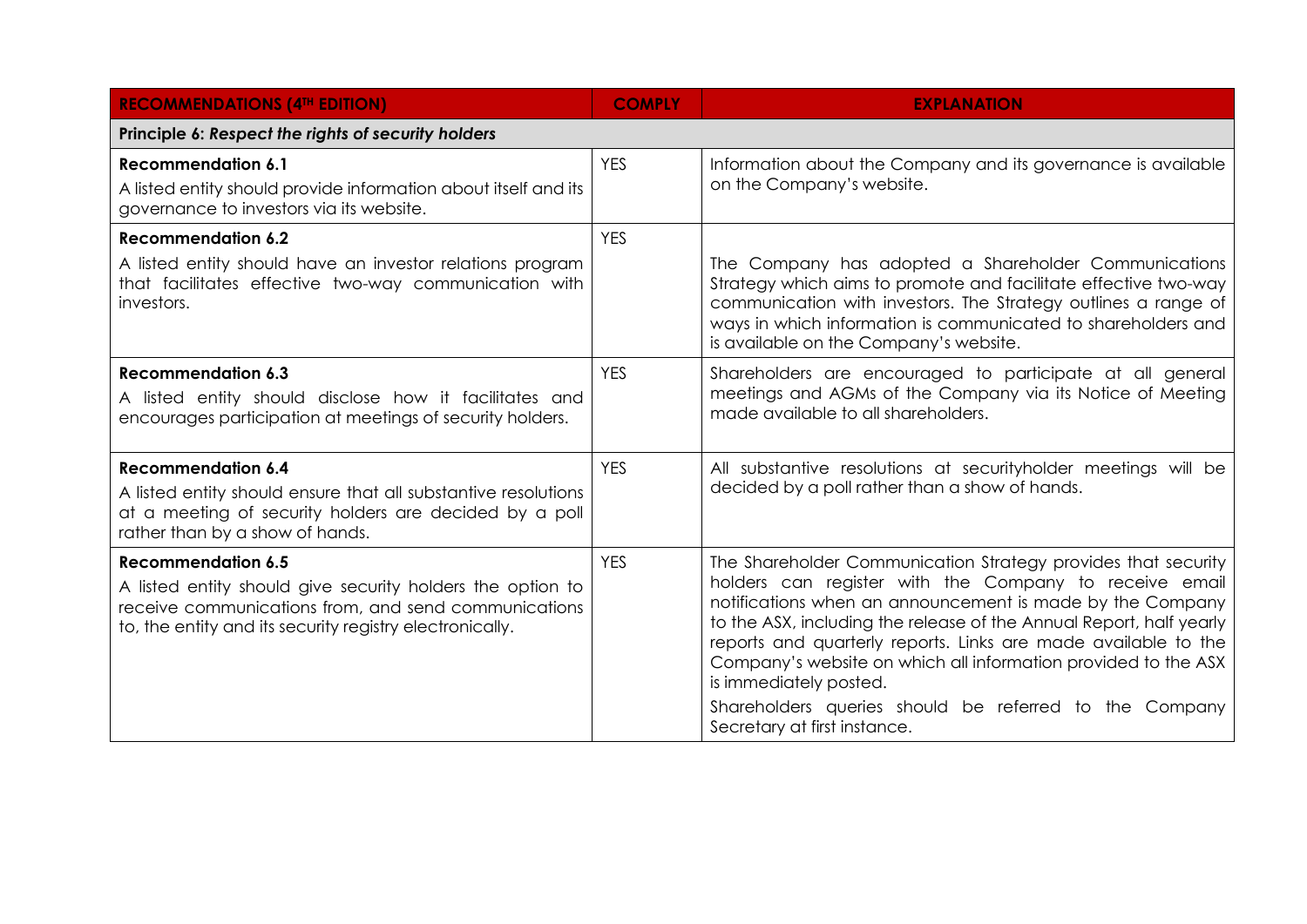|            |                                                                                   | <b>RECOMMENDATIONS (4TH EDITION)</b>                                                                                                                                                                                                                                                                                                                                                                                                                                                                                                                                                                                                                                                             | <b>COMPLY</b> |            | <b>EXPLANATION</b>                                                                                                                                                                                                                                                                                                                                                                                                                                                                                                                                                                                                                                                                                                                                                                                                                                                                                                                                                                                                                                                                                                                                                                                                                                               |
|------------|-----------------------------------------------------------------------------------|--------------------------------------------------------------------------------------------------------------------------------------------------------------------------------------------------------------------------------------------------------------------------------------------------------------------------------------------------------------------------------------------------------------------------------------------------------------------------------------------------------------------------------------------------------------------------------------------------------------------------------------------------------------------------------------------------|---------------|------------|------------------------------------------------------------------------------------------------------------------------------------------------------------------------------------------------------------------------------------------------------------------------------------------------------------------------------------------------------------------------------------------------------------------------------------------------------------------------------------------------------------------------------------------------------------------------------------------------------------------------------------------------------------------------------------------------------------------------------------------------------------------------------------------------------------------------------------------------------------------------------------------------------------------------------------------------------------------------------------------------------------------------------------------------------------------------------------------------------------------------------------------------------------------------------------------------------------------------------------------------------------------|
|            |                                                                                   | Principle 7: Recognise and manage risk                                                                                                                                                                                                                                                                                                                                                                                                                                                                                                                                                                                                                                                           |               |            |                                                                                                                                                                                                                                                                                                                                                                                                                                                                                                                                                                                                                                                                                                                                                                                                                                                                                                                                                                                                                                                                                                                                                                                                                                                                  |
| (a)<br>(b) | <b>Recommendation 7.1</b><br>(i)<br>(ii)<br>and disclose:<br>(iii)<br>(iv)<br>(v) | The Board of a listed entity should:<br>have a committee or committees to oversee risk,<br>each of which:<br>has at least three members, a majority of<br>whom are independent Directors; and<br>is chaired by an independent Director,<br>the charter of the committee;<br>the members of the committee; and<br>as at the end of each reporting period, the<br>number of times the committee met<br>throughout the period and the individual<br>attendances of the members at those<br>meetings; or<br>if it does not have a risk committee or committees<br>that satisfy (a) above, disclose that fact and the<br>process it employs for overseeing the entity's risk<br>management framework. | <b>YES</b>    | (a)<br>(b) | The Company does not currently have an Audit and Risk<br>Committee. The Company has an Audit and Risk<br>Committee Charter that provides for the establishment of<br>an Audit and Risk Committee with at least three members,<br>all of whom must be non-executive Directors, and majority<br>of the Committee must be independent Directors. The<br>Committee must be chaired by an independent Director<br>who is not the Chair.<br>A copy of the Audit and Risk Committee Charter is<br>available on the Company's website.<br>The Company does not have an Audit and Risk Committee<br>as the Board considers the Company will not currently<br>benefit from its establishment. In accordance with the<br>Company's Board Charter, the Board undertakes out the<br>duties that would ordinarily be carried out by the Audit and<br>Risk Committee under the Audit and Risk Committee<br>Charter including the following processes to oversee the<br>entity's risk management framework. The Board will<br>regularly devote time at Board meetings to fulfilling the<br>roles and responsibilities associated with overseeing risk<br>and maintaining the entity's risk management framework<br>and associated internal compliance and control<br>procedures. |
| (a)<br>(b) | <b>Recommendation 7.2</b>                                                         | The Board or a committee of the Board should:<br>review the entity's risk management framework at<br>least annually to satisfy itself that it continues to be<br>sound and that the entity is operating with due<br>regard to the risk appetite set by the Board; and<br>disclose in relation to each reporting period,<br>whether such a review has taken place.                                                                                                                                                                                                                                                                                                                                | <b>YES</b>    | (a)        | The Audit and Risk Committee Charter requires that the<br>Audit and Risk Committee (or, in its absence, the Board)<br>should, at least annually, satisfy itself that the Company's<br>risk management framework continues to be sound and<br>that the Company is operating with due regard to the risk<br>appetite set by the Board.                                                                                                                                                                                                                                                                                                                                                                                                                                                                                                                                                                                                                                                                                                                                                                                                                                                                                                                             |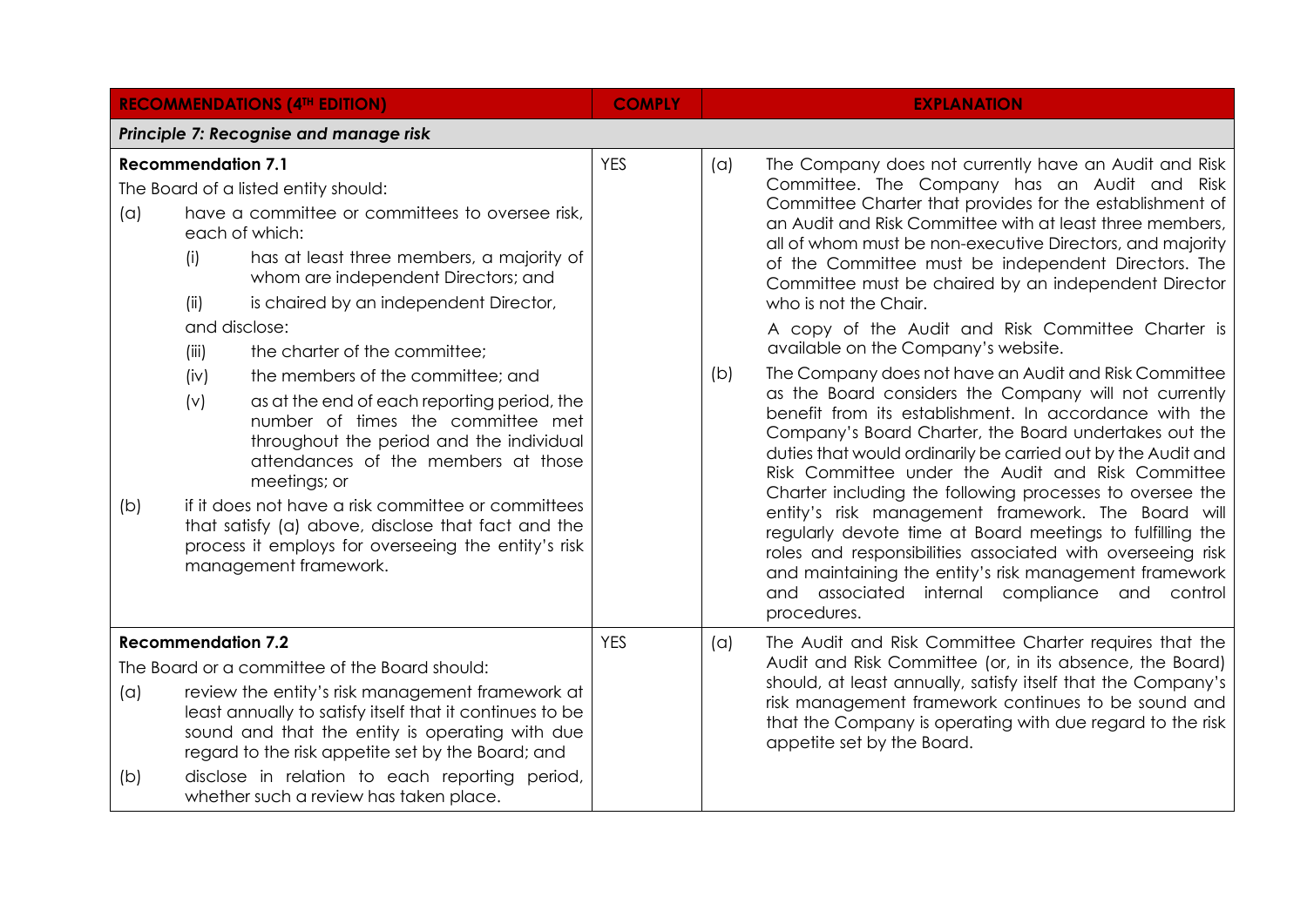| <b>RECOMMENDATIONS (4TH EDITION)</b>                                                                                                                                                                                                                                                                                                                                                                                     | <b>COMPLY</b> | <b>EXPLANATION</b>                                                                                                                                                                                                                                                                                                                                                                                                                                                                                                                                                                                                                                                                               |
|--------------------------------------------------------------------------------------------------------------------------------------------------------------------------------------------------------------------------------------------------------------------------------------------------------------------------------------------------------------------------------------------------------------------------|---------------|--------------------------------------------------------------------------------------------------------------------------------------------------------------------------------------------------------------------------------------------------------------------------------------------------------------------------------------------------------------------------------------------------------------------------------------------------------------------------------------------------------------------------------------------------------------------------------------------------------------------------------------------------------------------------------------------------|
|                                                                                                                                                                                                                                                                                                                                                                                                                          |               | (a) The Company's Audit and Risk Committee Charter requires<br>the Company to disclose at least annually whether such a<br>review of the Company's risk management framework has<br>taken place. The Board reviews the Company's risk<br>management framework at least annually to satisfy itself<br>that it continues to be sound, to determine whether there<br>have been any changes in the material business risks the<br>Company faces and to ensure that the Company is<br>operating within the risk appetite set by the Board. The<br>Board carried out these reviews during the Reporting<br>Period.                                                                                     |
| <b>Recommendation 7.3</b><br>A listed entity should disclose:<br>if it has an internal audit function, how the function<br>(a)<br>is structured and what role it performs; or<br>if it does not have an internal audit function, that<br>(b)<br>fact and the processes it employs for evaluating<br>and continually improving the effectiveness of its<br>governance, risk management and internal<br>control processes. | <b>YES</b>    | The Audit and Risk Committee Charter provides for the<br>$(\alpha)$<br>Audit and Risk Committee to monitor and periodically<br>review the need for an internal audit function, as well as<br>assessing the performance and objectivity of any internal<br>audit procedures that may be in place.<br>The Company does not have an internal audit function.<br>(b)<br>The Board considers the processes employed pursuant to<br>the Audit and Risk Committee Charter and Risk<br>Management Policy are sufficient for evaluating and<br>continually improving the effectiveness of its risk<br>management and internal control processes given the size<br>and complexity of the current business. |
| <b>Recommendation 7.4</b><br>A listed entity should disclose whether it has any material<br>exposure to environmental or social risks and, if it does, how<br>it manages or intends to manage those risks.                                                                                                                                                                                                               | <b>YES</b>    | The Audit and Risk Committee Charter requires the Audit and Risk<br>Committee (or, in its absence, the Board) to assist management<br>to determine whether the Company has any potential or<br>apparent exposure to environmental or social risks and, if it does,<br>put in place management systems, practices and procedures to<br>manage those risks.<br>The Company's Audit and Risk Committee Charter requires the<br>Company to disclose whether it has any potential or apparent<br>exposure to environmental or social risks and, if it does, put in<br>place management systems, practices and procedures to<br>manage those risk.                                                     |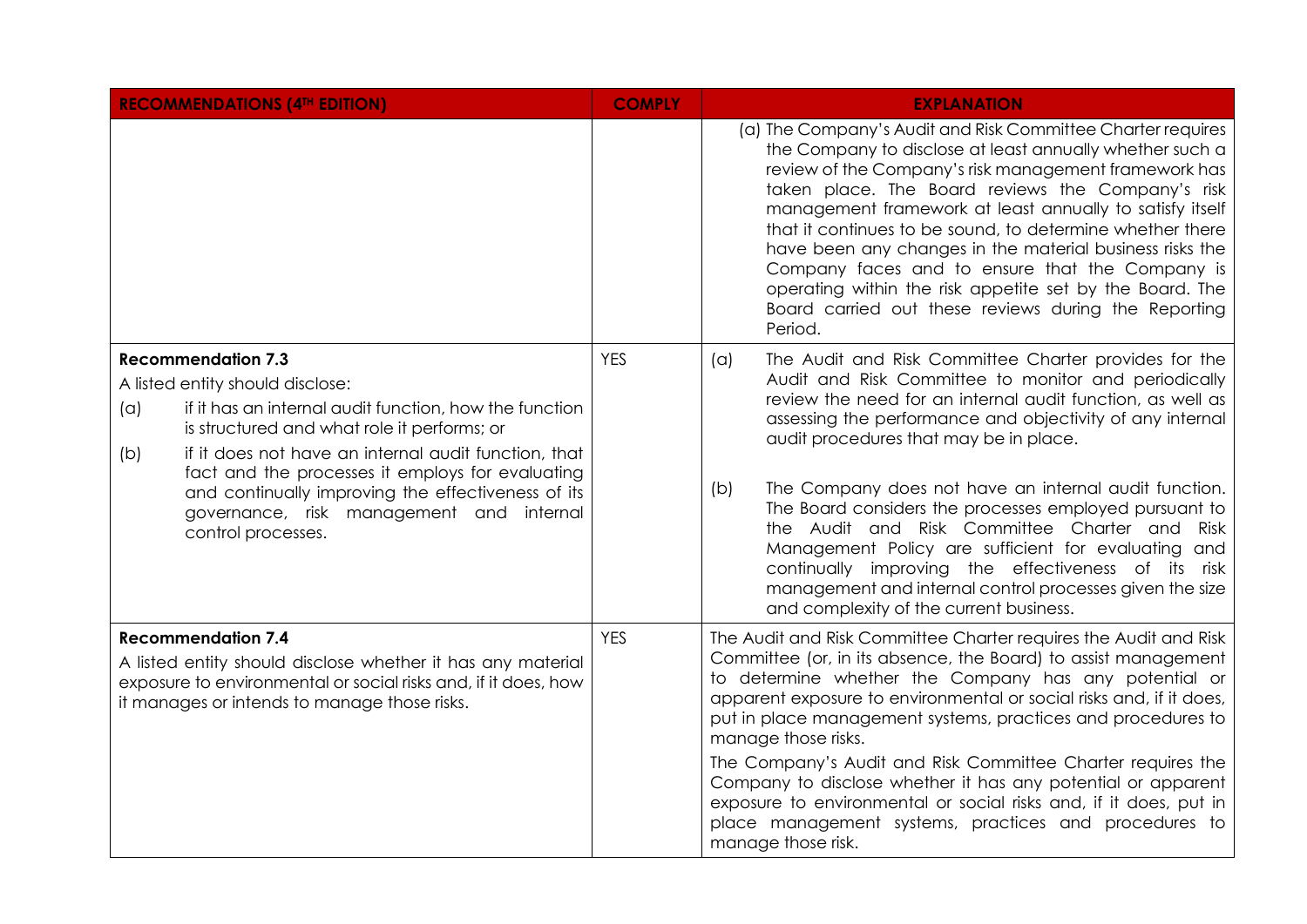| <b>RECOMMENDATIONS (4TH EDITION)</b>                                                                                                                                                                                                                                                                                                                                                                                                                                              | <b>COMPLY</b> | <b>EXPLANATION</b>                                                                                                                                                                                                                                                                                                                                                                                                                                                                                                                |  |  |
|-----------------------------------------------------------------------------------------------------------------------------------------------------------------------------------------------------------------------------------------------------------------------------------------------------------------------------------------------------------------------------------------------------------------------------------------------------------------------------------|---------------|-----------------------------------------------------------------------------------------------------------------------------------------------------------------------------------------------------------------------------------------------------------------------------------------------------------------------------------------------------------------------------------------------------------------------------------------------------------------------------------------------------------------------------------|--|--|
|                                                                                                                                                                                                                                                                                                                                                                                                                                                                                   |               | Where the Company does not have material exposure to<br>environmental or social risks, report the basis for that determination<br>to the Board, and where appropriate benchmark the Company's<br>environmental or social risk profile against its peers.                                                                                                                                                                                                                                                                          |  |  |
|                                                                                                                                                                                                                                                                                                                                                                                                                                                                                   |               | The Company reported no material exposure to environmental or<br>social risks in its 2021 Annual Report.                                                                                                                                                                                                                                                                                                                                                                                                                          |  |  |
| Principle 8: Remunerate fairly and responsibly                                                                                                                                                                                                                                                                                                                                                                                                                                    |               |                                                                                                                                                                                                                                                                                                                                                                                                                                                                                                                                   |  |  |
| <b>Recommendation 8.1</b>                                                                                                                                                                                                                                                                                                                                                                                                                                                         | <b>YES</b>    |                                                                                                                                                                                                                                                                                                                                                                                                                                                                                                                                   |  |  |
| The Board of a listed entity should:<br>have a remuneration committee which:<br>(a)<br>has at least three members, a majority of<br>(i)<br>whom are independent Directors; and<br>is chaired by an independent Director,<br>(ii)<br>and disclose:<br>the charter of the committee;<br>(iii)<br>the members of the committee; and<br>(iv)                                                                                                                                          |               | The Company does not have a Remuneration Committee.<br>(a)<br>The Company's Remuneration Committee Charter that<br>provides for the establishment of a Remuneration<br>Committee (if it is considered it will benefit the Company),<br>with at least three members, a majority of whom are be<br>independent Directors, and which must be chaired by an<br>independent Director.<br>The Company does not have a Remuneration Committee                                                                                            |  |  |
| (v)<br>as at the end of each reporting period, the<br>number of times the committee met<br>throughout the period and the individual<br>attendances of the members at those<br>meetings; or<br>if it does not have a remuneration committee,<br>(b)<br>disclose that fact and the processes it employs for<br>setting the level and composition of remuneration<br>for Directors and senior executives and ensuring<br>that such remuneration is appropriate and not<br>excessive. |               | (a)<br>as the Board considers the Company will not currently<br>benefit from its establishment. In accordance with the<br>Company's Board Charter, the Board undertakes the<br>duties that would ordinarily be carried out by the<br>Remuneration Committee under the Remuneration<br>Committee Charter including devoting time annually to<br>reviewing and setting the level and composition of<br>remuneration for Directors and senior executives and<br>ensuring that such remuneration is appropriate and not<br>excessive. |  |  |
| <b>Recommendation 8.2</b><br>A listed entity should separately disclose its policies and<br>practices regarding the remuneration of non-executive<br>Directors and the remuneration of executive Directors and<br>other senior executives.                                                                                                                                                                                                                                        | <b>YES</b>    | The Company's Remuneration Committee Charter requires the<br>Board to disclose its policies and practices regarding the<br>remuneration of Directors and senior executives, which is disclosed<br>in the remuneration report contained in the Company's Annual<br>Report.                                                                                                                                                                                                                                                         |  |  |